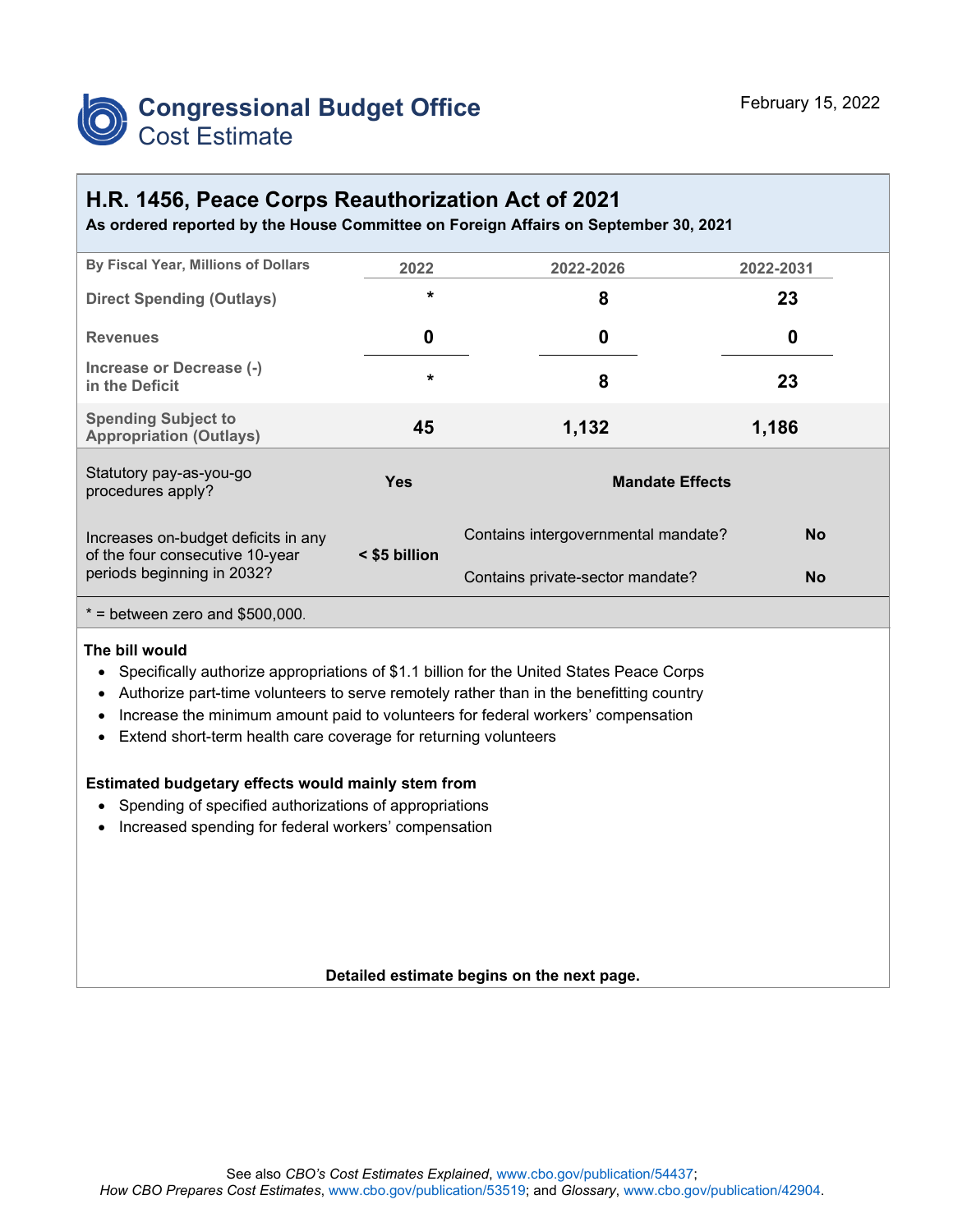

# **Bill Summary**

H.R. 1456 would authorize appropriations over the 2022-2024 period to fund the United States Peace Corps. The bill also would expand volunteer and employee benefits and would authorize volunteers to serve remotely.

H.R. 1456 also would raise the benefit amount under the Federal Employees' Compensation Act (FECA) program for Peace Corps volunteers. Those benefits are paid from mandatory appropriations.

# **Estimated Federal Cost**

The estimated budgetary effects of H.R. 1456 are shown in Table 1. Implementing the bill would increase spending subject to appropriation by \$1.2 billion over the 2022-2031 period. In addition, enacting the bill would increase direct spending by \$23 million over that same period. The costs of the legislation fall within budget functions 150 (international affairs) and 600 (income security).

| Table 1.<br><b>Estimated Budgetary Effects of H.R. 1456</b> |                                     |               |                |      |                |      |      |      |      |      |               |               |
|-------------------------------------------------------------|-------------------------------------|---------------|----------------|------|----------------|------|------|------|------|------|---------------|---------------|
|                                                             | By Fiscal Year, Millions of Dollars |               |                |      |                |      |      |      |      |      |               |               |
|                                                             | $2022^a$                            | 2023          | 2024           | 2025 | 2026           | 2027 | 2028 | 2029 | 2030 | 2031 | 2022-<br>2026 | 2022-<br>2031 |
| Increases in Spending Subject to Appropriation              |                                     |               |                |      |                |      |      |      |      |      |               |               |
| <b>Estimated Authorization</b>                              | 69                                  | 500           | 550            | 9    | 9              | 10   | 11   | 11   | 11   | 11   | 1,137         | 1,191         |
| <b>Estimated Outlays</b>                                    | 45                                  | 348           | 528            | 199  | 12             | 10   | 11   | 11   | 11   | 11   | 1,132         | 1,186         |
| <b>Increases in Direct Spending</b>                         |                                     |               |                |      |                |      |      |      |      |      |               |               |
| Estimated<br><b>Budget Authority</b>                        | $\star$                             | $\mathcal{P}$ | 2              | 2    | $\overline{2}$ | 3    | 3    | 3    | 3    | 3    | 8             | 23            |
| Estimated<br>Outlays                                        | $\star$                             | 2             | $\overline{2}$ | 2    | $\overline{2}$ | 3    | 3    | 3    | 3    | 3    | 8             | 23            |
| Memorandum:                                                 |                                     |               |                |      |                |      |      |      |      |      |               |               |
| Intragovernmental<br>Collections <sup>b</sup>               | 0                                   | -1            | $-2$           | $-2$ | $-2$           | $-2$ | $-3$ | $-3$ | $-3$ | -3   | $-7$          | $-21$         |

\* = between zero and \$500,000

a. The Congress appropriated \$381 million in 2021 for the Peace Corps. Because CBO estimates budgetary effects on an annualized basis, in 2022 CBO assumes that the same amount will be available under the current continuing resolution (Public Law 117-70). The amount shown in 2022 reflects the difference between the authorized amount and the amount annualized under the continuing resolution. b. Intragovernmental collections from Peace Corps to the Department of Labor to pay for federal workers' compensation benefits paid to former and current Peace Corps volunteers and leaders.

# **Basis of Estimate**

For this estimate, CBO assumes H.R. 1456 will be enacted in fiscal year 2022. Estimated outlays are based on historical spending patterns for the affected programs.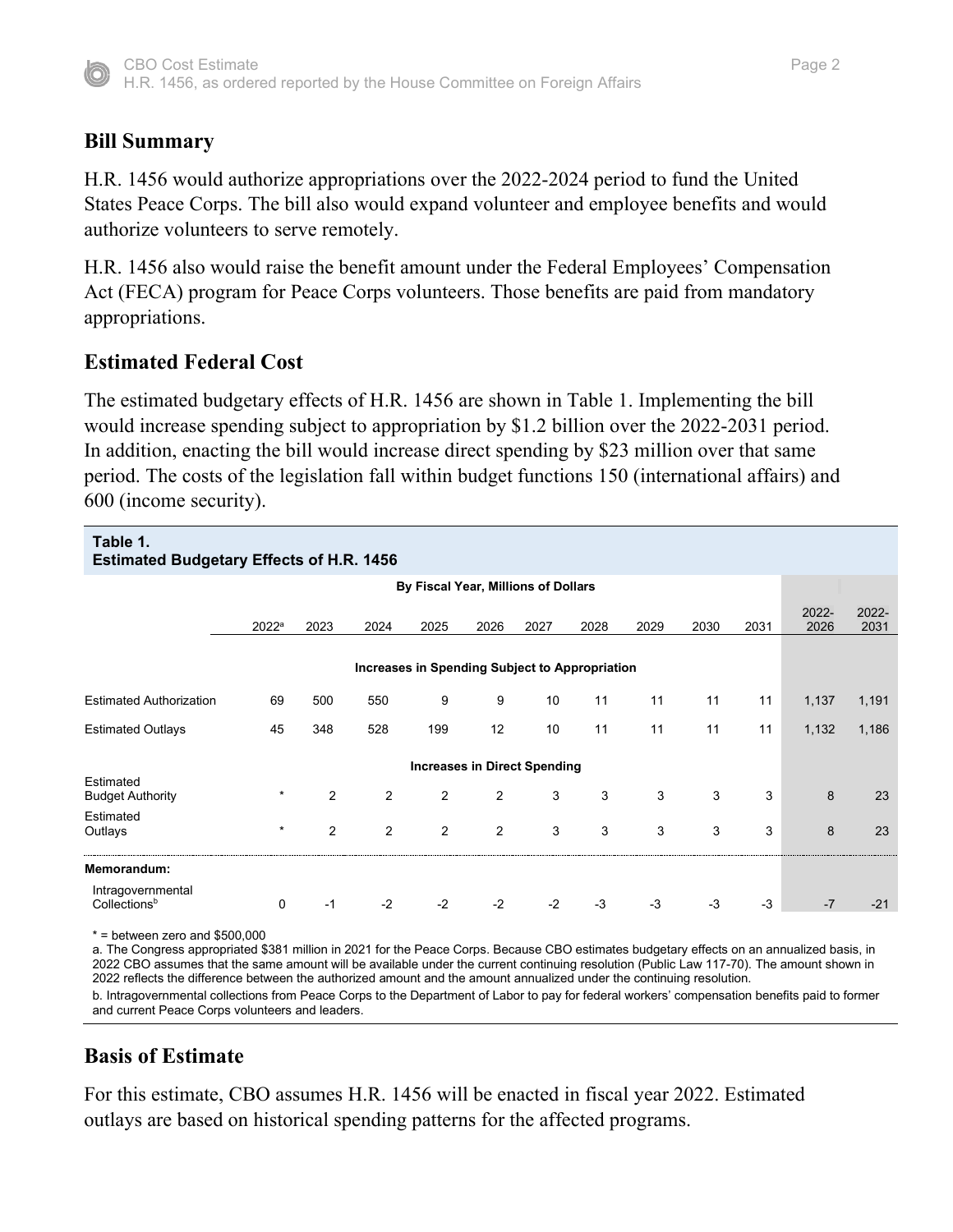

## **Spending Subject to Appropriation**

The bill would specifically authorize appropriations for the 2022-2024 period, and implementing other provisions of the bill would increase estimated authorizations in later years. CBO expects costs from those other provisions would be covered by the specified authorizations during the first three years. In total, implementing H.R. 1456 would increase discretionary spending by \$1.1 billion over the 2022-2026 period, assuming appropriation of the specified and estimated amounts (see Table 2).

| Table 2.<br><b>Spending Subject to Appropriations Under H.R.1456</b> |                                     |             |          |                |                |                |  |  |  |  |
|----------------------------------------------------------------------|-------------------------------------|-------------|----------|----------------|----------------|----------------|--|--|--|--|
|                                                                      | By Fiscal Year, Millions of Dollars |             |          |                |                |                |  |  |  |  |
|                                                                      | 2022                                | 2023        | 2024     | 2025           | 2026           | 2022-2026      |  |  |  |  |
| Peace Corps<br>Reauthorization                                       |                                     |             |          |                |                |                |  |  |  |  |
| Authorization                                                        | 69                                  | 500         | 550      | 0              | 0              | 1,119          |  |  |  |  |
| <b>Estimated Outlays</b>                                             | 45                                  | 348         | 528      | 190            | 3              | 1,114          |  |  |  |  |
| Virtual Service Program                                              |                                     |             |          |                |                |                |  |  |  |  |
| <b>Estimated Authorization</b>                                       | 0                                   | $\mathbf 0$ | 0        | 6              | 6              | 12             |  |  |  |  |
| <b>Estimated Outlays</b>                                             | $\Omega$                            | $\mathbf 0$ | $\Omega$ | 6              | 6              | 12             |  |  |  |  |
| Workers' Compensation <sup>a</sup>                                   |                                     |             |          |                |                |                |  |  |  |  |
| <b>Estimated Authorization</b>                                       | 0                                   | 0           | 0        | 2              | 2              | $\overline{4}$ |  |  |  |  |
| <b>Estimated Outlays</b>                                             | $\mathbf 0$                         | $\mathbf 0$ | 0        | $\overline{c}$ | $\overline{2}$ | $\overline{4}$ |  |  |  |  |
| Health Care Insurance<br>Extension                                   |                                     |             |          |                |                |                |  |  |  |  |
| <b>Estimated Authorization</b>                                       | 0                                   | 0           | 0        | 1              | 1              | $\sqrt{2}$     |  |  |  |  |
| <b>Estimated Outlays</b>                                             | $\mathbf 0$                         | 0           | 0        | 1              | 1              | $\overline{2}$ |  |  |  |  |
| <b>Total Changes</b>                                                 |                                     |             |          |                |                |                |  |  |  |  |
| <b>Estimated Authorization</b>                                       | 69                                  | 500         | 550      | 9              | 9              | 1,137          |  |  |  |  |
| <b>Estimated Outlays</b>                                             | 45                                  | 348         | 528      | 199            | 12             | 1,132          |  |  |  |  |

a. Employing agency outlays for workers' compensation are deposited in the Federal Employee Compensations Act account and have no net effect on the federal budget.

**Peace Corps Authorizations.** Section 2 would authorize the appropriation of \$450 million in 2022, \$500 million in 2023, and \$550 million in 2024. The Peace Corps has received appropriations for 2022, at an annualized rate of \$381 million, under the Further Extending Government Funding Act (P.L. 117-70), a continuing resolution. Thus, section 2 would authorize for appropriations an additional \$69 million for FY2022.

**Virtual Service Program.** Section 7 would authorize the Peace Corps to expand a program that allows participants to serve remotely on a part-time basis at their own expense for up to 27 weeks. In addition to the costs that would be covered by the specified authorizations in section 2, implementing the program would cost an additional \$12 million over the 2022-2026 period.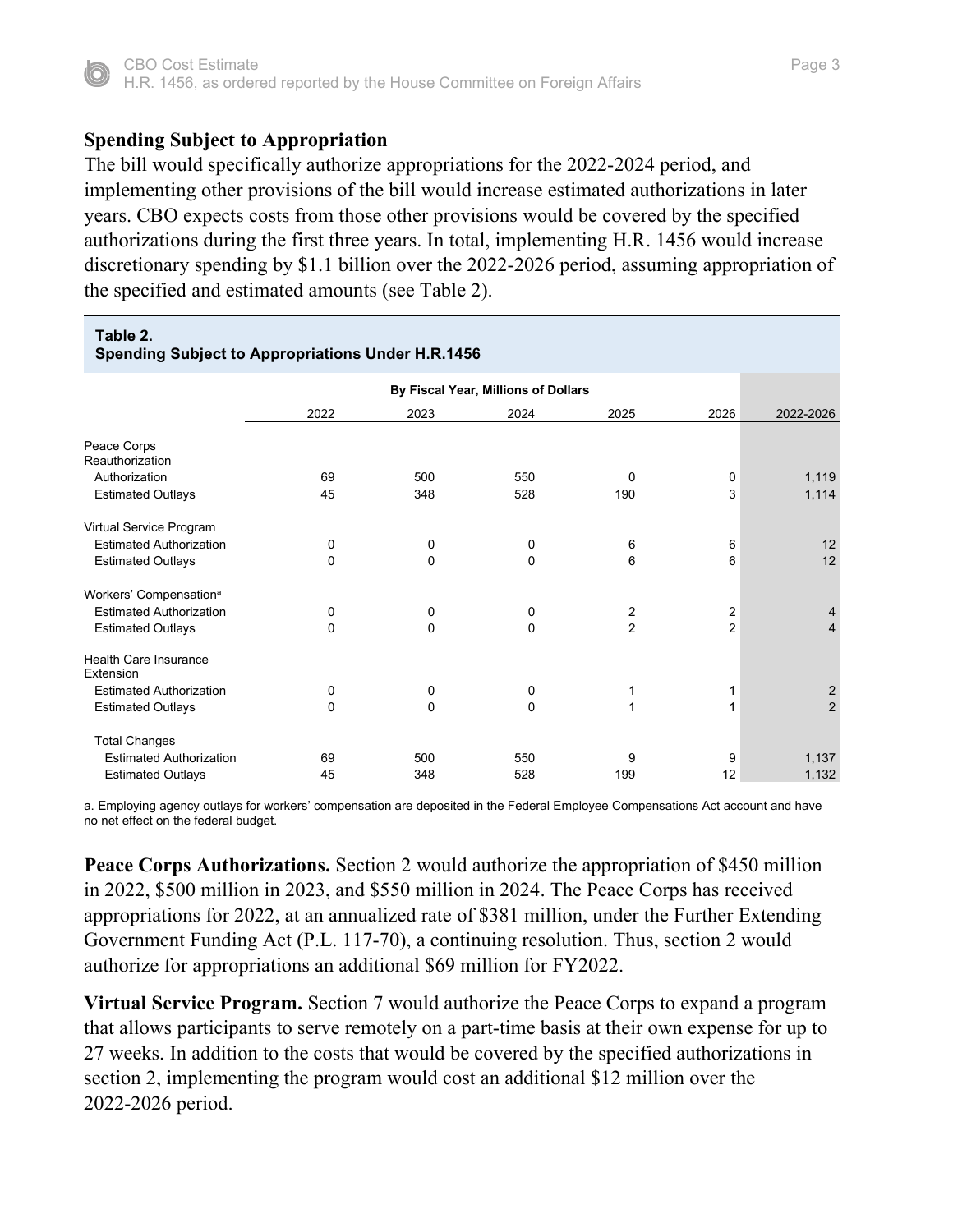

Using information from the agency, CBO estimates that 300 volunteers would provide support remotely from the United States or another country to 30 posts. Program costs would primarily be driven by the salary requirements of 14 headquarters staff and 60 host-country managers (two per post). Salaries and expenses for those personnel would range from \$50,000 for assistant post managers to \$125,000 for headquarters staff and would average \$75,000 per person. CBO estimates the program would cost \$6 million annually.

**Workers' Compensation.** Section 16 would increase the minimum amount paid to Peace Corps volunteers for workers' compensation under the Federal Employees' Compensation Act. Currently, the amount that volunteers receive in FECA benefits is based on the rate for employees in the GS-7 pay grade. The bill would raise that to the GS-11 pay grade, an increase of 48 percent on average.

Increasing the amount of FECA benefit payments would increase direct spending; those effects are discussed below under the heading "Direct Spending." In turn, the claimant's employing agency reimburses the FECA account from discretionary appropriations. (Those reimbursements are shown in the memorandum line in Table 1.)

Using information about historical FECA claims from Peace Corps volunteers, CBO estimates that this section would increase discretionary costs by \$21 million over the 2022-2031 period, of which \$3 million would be covered by specified authorizations in section 2 over the 2022-2024 period. For the 2025-2031 period, CBO estimates that the Peace Corps would need an additional \$18 million, \$4 million of that in the 2025-2026 period.

**Health care Insurance Extension.** The Peace Corps currently provides one month of private health insurance to returning volunteers who successfully complete their term of service. Section 4 would extend that benefit to two months. Using data provided by the agency, CBO estimates that extending the health insurance benefit would increase costs by \$1 million each year. In addition to the costs that would be covered by the specified authorizations in section 2, increasing the duration of health coverage would cost \$2 million over the 2022-2026 period.

### **Direct Spending**

As discussed under the heading "Spending Subject to Appropriation," section 16 would increase the minimum amount paid to volunteers for workers' compensation under the FECA. CBO estimates that raising the benefit amount would increase direct spending by \$23 million over the 2022-2031 period, as shown in Table 1. This cost is higher than the amount the Peace Corps would provide to the Department of Labor for these benefits over the 2022-2031 period because reimbursements from agency appropriations are made some time after the benefits are paid. The receipt of those reimbursements are not counted as having an effect on the deficit because the payments are dependent on future appropriations.